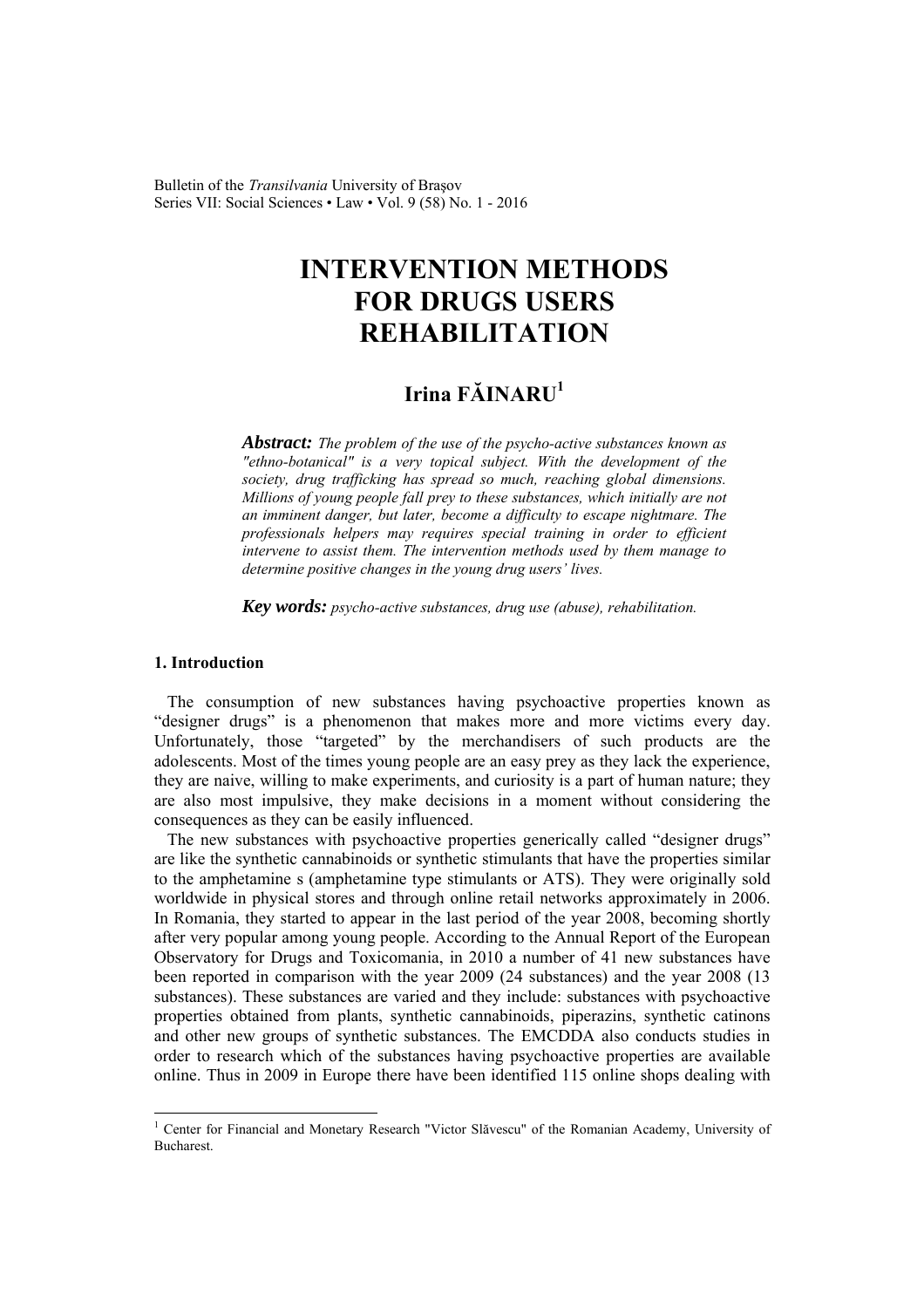merchandising the "legal drugs", 37% of them located in Great Britain, 15% in Germany, 14% in Holland and 7% in Romania. In 2010 the number of online shops diminishes in Romania, although in Europe it is rising (Botescu, 2011, p. 15).

The final report of the European Observatory for Drugs and Toxicomania underlines the fact that during the last five years there has been a continuous growth of the number, the type and the availability on the market of psychoactive substances in Europe. Thus, in 2014 a number of 101 new substances with psychoactive properties have been reported for the first time, which leads to a total number of 450 substances of the kind that are being monitored presently by the EMCDDA. (European Monitoring Center for Drugs and Drug Addiction, 2015)

The adolescence is the period most frequently encountered as the beginning of drug consumption. Since no individual is born as a drug user, and also considering that the non-medical usage of the chemical substances during childhood and early childhood is still considered abnormal, the previous and the subsequent experiencing and more regular models of drug consumption occur usually during the adolescence. Furthermore, the traditional substances for initiation into the drug consumption are still represented by tobacco, alcohol and marijuana.

The present information indicates also the fact that in the case of many youngsters, alcohol and other drugs are actually used before the beginning of high school. For some, the early experiencing of drugs is equivalent to a ritual of entry-the passage that marks the attainment of maturity and the separation from childhood. It has been indeed studied the idea according to which experiencing drugs may be a natural development for adolescents and doesn't necessarily have to produce catastrophic consequences in the long run. Frequent users have been described with the characteristics of maladaptation and interpersonal alienation, weak impulse control, and obvious emotional suffering. By contrast, at the age of 18, there are adolescents who haven't experienced any drugs but yet can be described with signs of anxiety, emotional constraint and lack of social skills. (Charles R. Carroll, 2000)

By the nature specific to this development period, teenagers are in search of their own personality, displaying a certain emotional and affective instability. This causes a certain vulnerability of the young man or woman, for which reason (s)he is prone to more easily access the new substances with psychoactive properties. Sadly, their vulnerability increases if, as children, they have been deprived of affection, love, fondness, or the feeling of security and comfort. Their manifestations include states of anxiety, devaluation, serious lack of confidence, negative view of the present and the future. The emotional traumas dig deeply into their psychic but unconsciously, the individual is desperately trying to fill these holes but they are incapable of managing their negative feelings and emotions. It is not by chance that the promotion of illicit substances is a positive one, which promises wellness, fun, euphoria, the ethnobotanical composition or the convenient price. Practically, they present a timely offer to satisfy the needs meant to quickly provide happiness for the individual.

Any action is generated by the needs felt by individuals. Abraham H. Maslow (Maslow, 1954, pp. 80-98) sets a series of needs organised under the form of a pyramid, from the base to the top, as follows: physiological needs (hunger, thirst, sleep, sex - elements that maintain the body balanced by satisfying them), the need of safety (stable environment, deprived of dangers of any kind), the need of love and affection (to love and be loved), the need of esteem and consideration (the need of reputation and prestige), the need of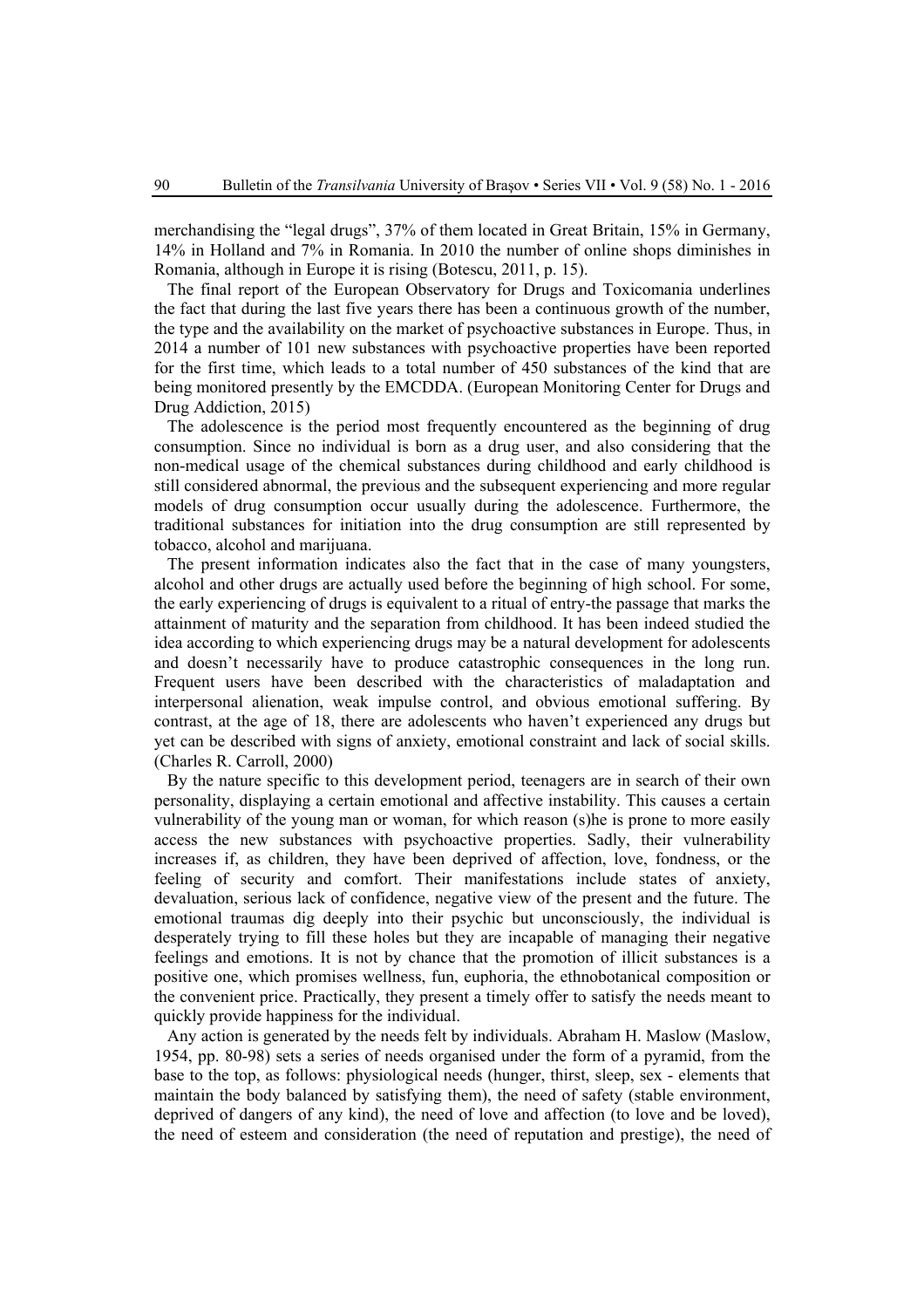self-fulfilment (by exploiting one's own potential with the intent of becoming better and better), the need of knowledge and understanding. Any psychological need implies a behaviour which represents a channel for a totally different kind of needs. More precisely, a person who thinks is hungry is probably very likely to be in search of something completely different, such as comfort or a dependency, rather than vitamins or proteins. That is why it is likely to satisfy the need of hunger by drinking water or by smoking a cigarette. In other words, these needs can be completely isolated from one another. When the human body is dominated by a certain need, their entire philosophy on their future changes, because they come to believe that, if they have what they are missing, then they will be extremely happy. The other things will become unimportant.

Social conduct also generates in return other types of behaviour, attitudes and brings benefits, costs, gains or losses. "The responses may be diverse according to the problems and difficulties generated by losses as well: discrimination and obloquy in the case of the persons infected with HIV/AIDS, social isolation in the case of the refugees and immigrants, labelling in the case of drug users or probationers of commercial sex, addiction the case of older or handicapped persons etc."(Buzducea, 2010, p. 42). All these responses are dealt with by experts in order to restore the balance into relating with individuals inside a community that is negatively contrived.

# **2. Psychotherapy**

Psychotherapy may be defined as  $\alpha$ , a psychological activity which is systematic, planned and intentional, based on a theoretical system of concepts well established that needs to be performed by a qualified psychotherapist (psychiatrist or doctor) on a patient" (Holdevici & Neacsu, 2008, p. 9). Meanwhile this can be considered from the perspective of an interpersonal relationship that is created between the patient and the psychotherapist, designed to understand and to investigate the nature of the patient s psychological troubles with the intent of rectifying them and of course of releasing the patient from his suffering. The mental suffering is expressed by feelings, attitudes, conducts or symptoms that generate disorder to the patient and as a consequence the patient wants to remove them.

Inside any society there are groups that endure losses at a social level, more precisely they are confronted with: lack of power and control, shortage of exterior and interior resources, damage at a mental, physical, psychic and social level. Their effect is felt by individuals on an emotional, biological, cognitive and social scale. (Buzducea, 2010)

The main purpose of psychotherapy is represented by the reconstruction of the patient s personality, while helping him to adapt effectively and for a long term to his environment. Generally psychotherapy involves the difficulties, the symptoms, the maladaptation and the disorders experienced by the client, but it doesn't have to be limited only to the psychological healing process, because it has to take into account an efficient coordination and self-coordination of the patient s mental life. The process has to be preventive and self-corrective, following the update of man's hidden availabilities, his evolution and his full potential, both spiritually and physically.

Psychotherapy may be applied to a varied range of psychic disorders, from existential crisis, neurosis, disorders related to personality, chronic and organic diseases, and psychosomatic conditions to the psychotherapeutic support of psychotic patients that are situated in a stage of improvement that helps completing the psychiatric treatment. A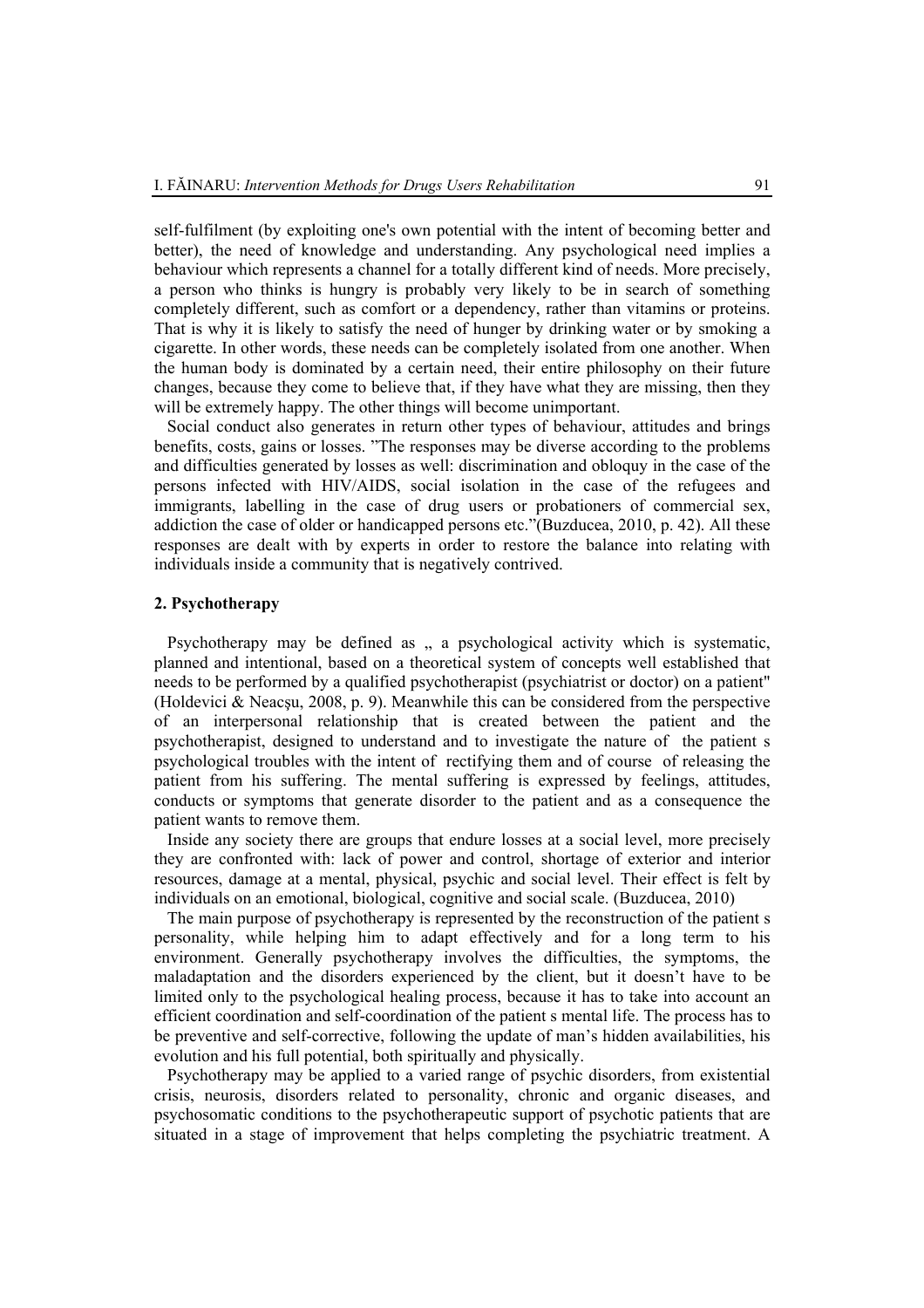good therapist should not focus on a diagnosis, that may sometimes be established superficially, but he must treat the patient as a unique entity, exploring his inner world, his qualities, his symptoms, his weaknesses, his healing possibilities, his relationships with himself and with the others, his receptivity, his adaptability to a psychotherapeutic method (Holdevici & Neacşu, 2008).

The main aspects studied in relation to the goals of psychotherapy are (Holdevici, Neacsu, 2008, p. 12): getting the client out of the existential crisis where he is situated ; diminishing or removing the symptoms; raising the self-esteem and improving the integrative skills of the patient s personality; restructuring or solving the client's inner mental conflicts; changing the structure of the personality in order to obtain a more mature functioning and an effective capacity of adaptation to the environment; diminishing (or even removing if possible) the environment conditions that maintain or produce maladaptative behaviour; developing a clear system of personal identity on the subjects.

A most important tool the therapist has is building a therapeutic bond with each patient. The drug addictive patients usually come from dysfunctional families and have the tendency to deny their problem related to drug consumption refusing to take a treatment in this respect. In order to maintain a sustainable therapeutic relationship it is necessary that the therapist shows his respect and compassion from the first session with the patient, making him feel safe and understood. Thus the convenient surrounding created will allow the therapeutic intervention. Throughout the therapy sessions, the therapist should remain objective and should use the power that he acquires in his relationship with the patient using decency and not taking advantage of this relationship. The therapist should be well informed, flexible, optimistic, honest in order to acquire the favourable results he wants (Mitrofan, 2003, pp. 21-22).

A very important part is also played not only by the consumers' convictions about drugs, but also by the experts' arguments. The latter consider that obtaining a drug is not a natural event from a mental point of view. They are either prescribed by a psychiatrist, either bought or obtained illegally from other sources. The consumer will know for certain at every occasion when he decides to use the respective substance or in what manner, where he wishes to have it administered in order to obtain the result hoped for at the level of his thoughts, feelings and behaviour. Even in those cases when the individuals don't acknowledge the fact that they are under the influence of a particular substance, they always find reasonable explanations regarding the changes that happen inside their organism or in their behaviour. These social and psychological influences are generated by what the consumers say to one another, by the circumstances when the consumption takes place .These influences are strong enough to affect the response to the pharmaceutical effects of the drug itself (Gossop, 2000, p. 18).

#### **3. The Theoretical Pattern of Human Change**

The psychologists Carlo C. Diclemente and Jim Prochaska (Mitrofan, 2008, p. 371) suggest there is a theoretical pattern concerning the way people change. In order to be able to choose the most appropriate therapeutic methods it is important to identify the stage where the client is situated at. One of the therapeutic lines of action in drug addiction is the motivational interview. The objective for using this method is an increase in the client's personal motivation as this will help the client to take his own decisions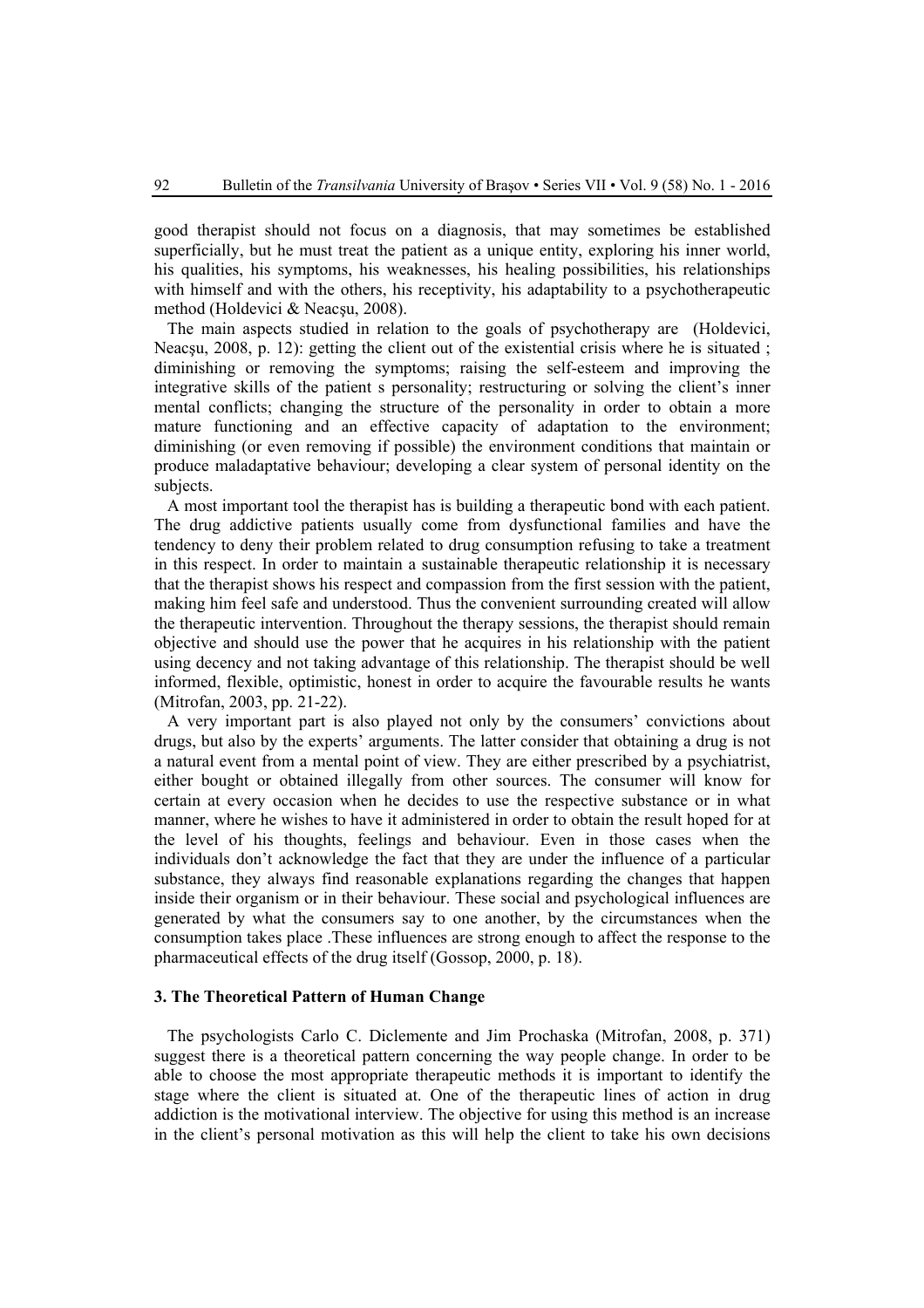regarding his problems. The therapist has the mission to support the client throughout the process of change that belongs entirely to the client.

At this stage, assisted by the psychological tests performed for the client, the psychotherapist may help him acknowledge his present situation, through the risks he is exposed at. (Debucean, 2013, p. 28)

The accomplishment of this change is also performed inside the family, since with therapy the client develops the communication skills and he manages the crisis situations. These skills will assist the family members when trying to solve the present and future problems (Schwartz, Hervis, & Szapocznik, 2007, p. 57).

*Precontemplation* represents the first stage that generates the change. The person who is at this stage accepts her own conduct and has no intention to change anything in her behaviour as she is happy with herself. At this stage, the individual considers that he doesn't have any problem. Most of the drug addicts are at this stage when they come to a counselling office. They get here following the prayers or the pressures of their close friends or family and not by their own initiative, as they feel good the way they are. This attitude of denial could make an unexperienced therapist fall into the trap of forming an alliance with the client's family and trying by confrontation or persuasion to convince him that he needs to change. The most indicated method is gaining the consumer's trust by respecting his options and by providing him information related to the effects of the drug consumption.

The second stage is *contemplation*, which is characterized by motivational ambivalence. At this stage the individual is aware of some negative effects of the drug consumption and a part of him would like to give this up, but the other part is still attached to the benefits of drugs. The consumer still wavers between the advantages and disadvantages of the consumption, the balance being inclined towards the advantages. At this stage, the therapist uses the motivational interview in order to increase the awareness and at the same time to stimulate the motivational conflict having the purpose to reach the point where a decision is made. The following step is *determination* which represents the next stage in order to stop consumption and this appears when the client is ready for action. Meanwhile, the change doesn't occur automatically. The role of the psychotherapist is to strengthen the decision made by helping the individual find the best methods to apply it. There is also the implication of using strategies for solving the ambivalence.

The following stage is the stage of the *action* and it is characterized by various actions taken by the client while having in view to change. The therapist monitors these actions while providing support and aiming at helping the individual to be self-confident and to trust his capacity of finishing what he has planned. There is a risk that at this stage the client might want to interrupt the sessions, being under the impression that his problem is solved. Generally, this stage of the action lasts between 3 and 6 months, and it is difficult to establish a pattern of behaviour in this respect.

The last but one stage is that of the *maintaining*. It consists of stabilizing the new conduct. At this point of the change the therapist will work on preventing the relapses by building abilities that will become necessary for the client so that he no longer finds a refuge in drugs instead of facing reality. Maintaining the new conduct for a few years represents the test of change. There is however the risk that the person returns to the old conduct and this is where the relapse follows. It may appear for various reasons, either a very stressful event or a very powerful compulsion that induces to the client to start the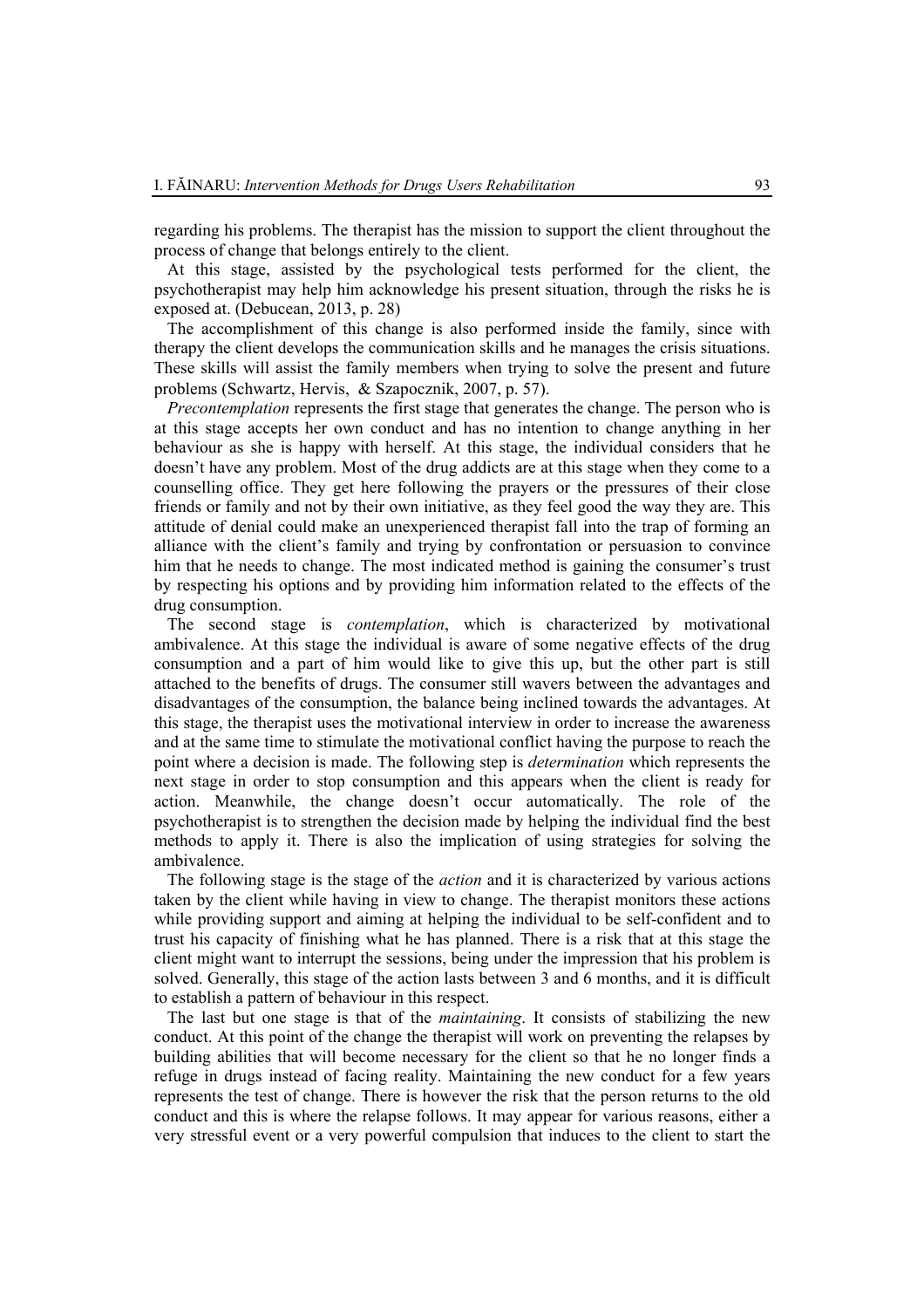drug consumption again. This action will drive the client back to the therapist's office feeling dejected, having a low self-esteem and especially the fear of not being able to overcome at any time this type of behaviour. In this respect the therapist has the charge of helping the individual recover his self-confidence and believing in the possibility of overcoming the addictive conduct. Meanwhile he has to find ways to increase the client's motivation for change and to take back the stages of action and of maintaining in order to resume the cycle that would last until the accomplishment of change. But this is the optimistic perspective, since it is also possible that this desired and expected change doesn't take place, and that the patient's life continues as a perpetual roll of abstinence and consumption (Mitrofan, 2008).

The researches indicate the fact that the benefits brought about by psychosocial intercessions through counsellors and psychotherapists are limited, this is why most of the times one must take into account that a medication might also be required to be administered in parallel to the psychological one (Solomon, 2014).

#### **4. Conclusions**

Circumstances are given by the nature of each individual but also by the nature of those around us, by the environment, and the events in our lives. On the socialization stage, the social actors in the community have equal rights and duties. School, church, and family become responsible for each destiny which derives from the regular course of life, for each purchased drug, for each overdose, and each death caused by it. It is not easy to intervene when we are talking about a series of customs perpetuated from one generation to another but it is not impossible, either.

As long as we know and understand the real reasons why teenagers prefer new substances with psycho-active properties, we can prepare new strategies against this trend, by means of an effective prevention combined with personal development and selfknowledge trainings. The answer to one's own problems is in the hands of each young man or woman. Specialists need not solve their problems but help them reveal their personal resources and develop abilities and skills required by a healthy lifestyle.

The rehabilitation of the young drug consumers is made progressively by going through a set of stages meant to ensure the recovery of a healthy and socially accepted behaviour. The change appears only at the moment when the individual accepts his condition and wishes to get involved by asking for help from an expert. The results of the psychotherapy process are noticeable in the clients' conduct, by a growth in their selfesteem, a development of their inner resources, of the interactions with members of the community and in the avoidance of reassuming drug consumption.

## **Acknowledgements**

This work was supported by the project " Interdisciplinary excellence in doctoral scientific research in Romania - EXCELLENTIA" co-funded from the European Social Fund through the Development of Human Resources Operational Programme 2007-2013, contract no. POSDRU/187/1.5/S/155425.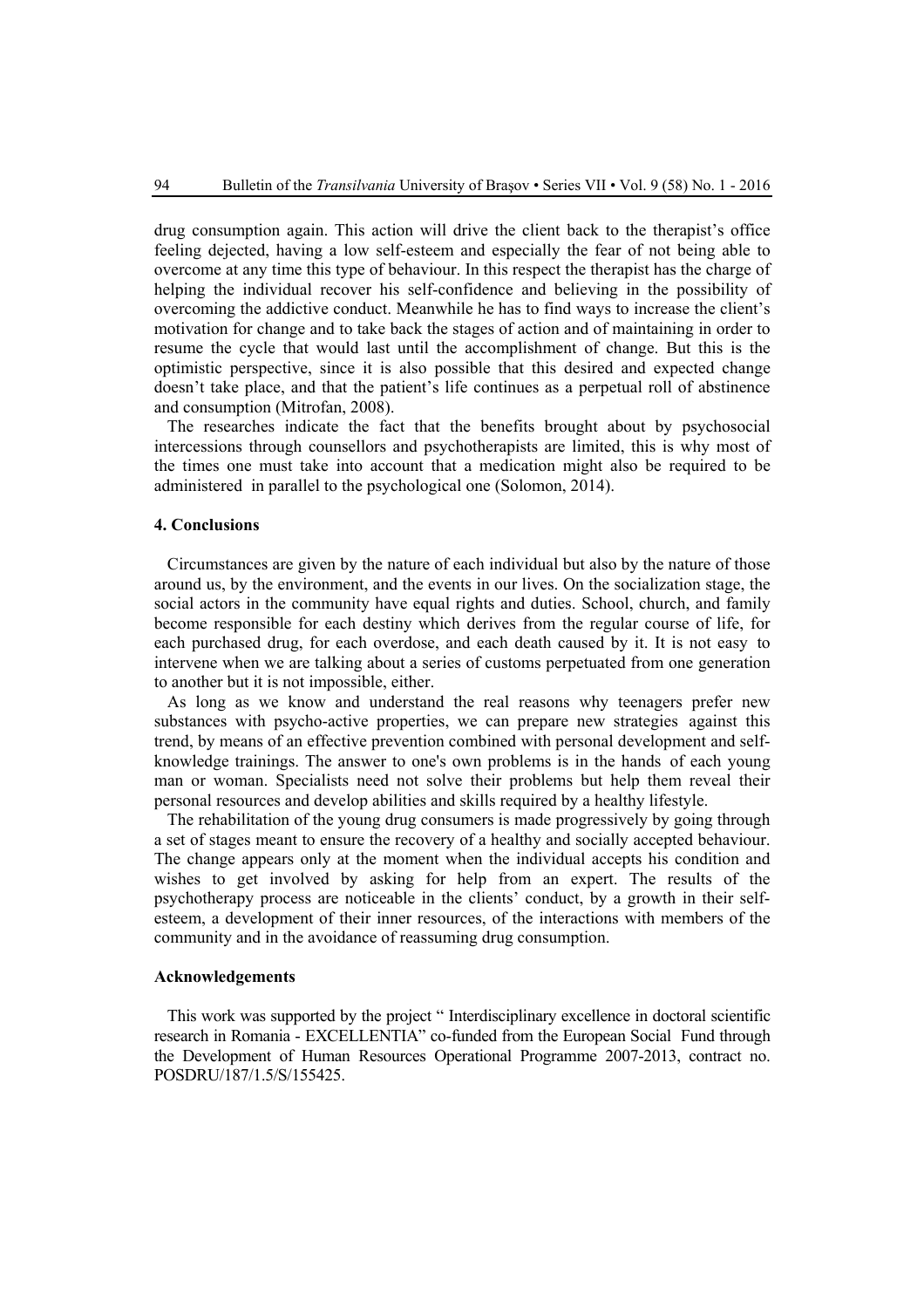#### **References**

Avis, H. (1996). *Drugs&life*. USA: Brown&Benchmark Publishers.

- Botescu, A. (2011). *Evaluarea riscurilor asociate consumului de substanţe noi cu proprietăţi psihoactive în rândul copiilor şi tinerilor din România* [Rating the harm of new substances with psychoactive properties among children and youth in Romania]*.* Bucharest: Alpha MDN.
- Buzducea, D. (coord.). (2009). *Asistenţa socială a grupurilor de risc* [Social assistance for groups at risk]. Iaşi: Polirom.
- Carroll, R., C. (2000). *Drugs in modern society*. USA*:* Brown&Benchmark Publishers.
- Dragomirescu, V. (1976). *Psihologia comportamentului deviant* [The psychology of deviant behavior]. Bucharest: Scientific and Encyclopedic Publishing House.
- Drăgan, J. (2000). *Dicţionar de droguri* [Drug Dictionary]*.* Bucharest: Naţional.
- Einstein, S. (1975). *Beyond drugs*. New York: Pergamon Press INC.
- European Monitoring Center for Drugs and Drug Addiction. (2015). *New psychoactive substances in Europe. An update from the EU Early Warning System* (March 2015).
- Gossop, M. (2000). *Living with drugs*, Fifth Edition. Cornwall: Ashgate Publishing Ltd.
- Holdevici, I., & Neacşu, V. (2008). *Sisteme de psihoterapie şi consiliere psihologică* [Psychotherapy and psychological counseling systems]*.* Bucharest: Kullusys.
- Ioan, G. B. (2003). *Consumul de droguri şi toxicomania aspecte bio-psiho-sociale, medico-legale şi legislative* [Drug and drug addiction – bio-psycho-social, medical and legal aspects]. Iaşi: Junimea.
- Kandel, B. D. (1980). Drug and drinking behavior among youth. *Annual Review of Sociology*, 6, pp. 235-285.
- Levy, M., & Rizansky Nir, A. (2014). The Pricing of Breakthrough Drugs: Theory and Policy Implications. In *PLoS ONE*, *9*(11), e113894.
- Laurie, P. (1969). *Drugs: Medical, Psychological and Social Facts*, Revised Edition. Baltimore: Penguin Books.
- Macovei, A. R. (coord). (2006). *Elemente de toxicologia drogurilor. Aspecte medicale, psihologice, sociale şi juridice* [Elements of drug toxicology. Medical, psychological, social and legal aspects]. Bucharest: Focus.
- Maslow, A. (1954). *Motivation and personality*. New York: Harper&Brothers.
- Mitrofan, I. (coord). (2003). *Terapia toxicodependenţei, posibilităţi şi limite* [Therapy with drugs dependencies, limits possibilities]. Bucharest: S.P.E.R.
- Merton, K. R. (1957). Social Structure and Anomie. In *Social Theory and Social Structure*. Chicago: Free Press of Glencoe.
- Nadelmann, E. (2007). Drugs. In *Foreign Policy*, (162), pp. 24–30.
- Porot, A. & Porot, M. (1999). *Toxicomaniile* [Drug addiction]*.* Bucharest: Scientific Publishing House.
- Rădulescu, M. S. (1991). *Devianţă, criminalitate şi patologie socială* [Deviance, crime and social pathology]. Bucharest: Lumina Lex.
- Răşcanu, R. (2004). *Alcool şi droguri: "virtuţi" şi capcane pentru tineri* [Alcohol and drugs: "virtues" and traps for young people]*.* Bucharest: University of Bucharest Publishing House.
- Solomon, D. (2014). Managing misuse of novel psychoactive substances. In *Nursing Practice Review Mental Health*, Vol. 110(22), pp. 12-15.